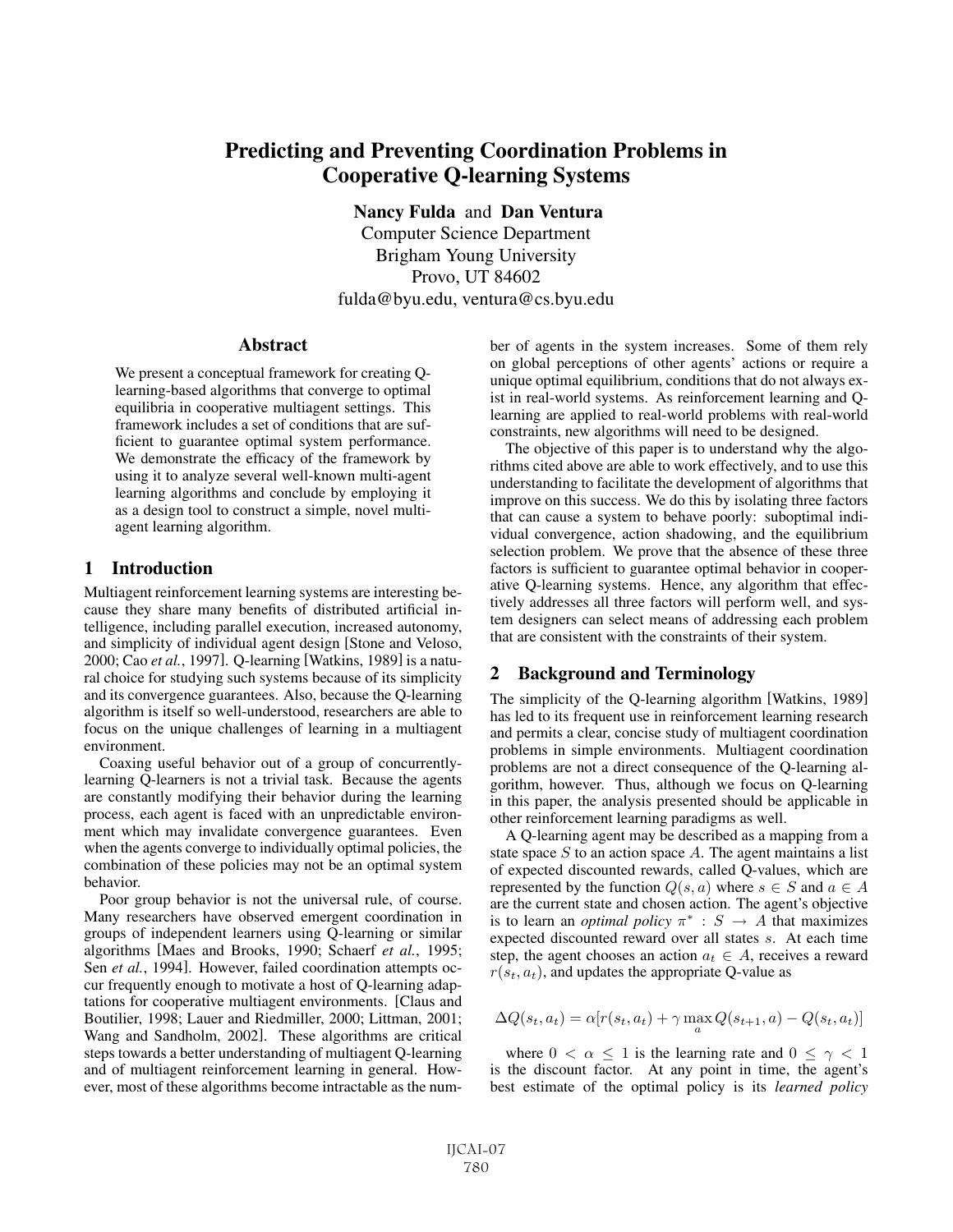$\hat{\pi}(s)$  = argmax<sub>a</sub>{ $Q(s, a)$ }. The learned policy may differ from the optimal policy because it is based on Q-value estimates. In Q-learning, the learned policy also differs from the exploration policy executed during learning (*off-policy* learning). Note that other approaches might employ identical learned and exploration policies (*on-policy* learning).

Under certain conditions [Tsitsiklis, 1994], Q-learning will converge to a set of optimal Q-values

$$
Q^*(s, a) = r(s, a) + \sum_{t} \sum_{s_t} \gamma^t p(s_t | s_{t-1}, a_{t-1}) r(s_t, \pi^*(s_t))
$$

where  $t = \{1, 2, ...\infty\}$  and  $p(s_t|s_{t-1}, a_{t-1})$  is the probability of transitioning to state  $s_t$  given the previous state and action. If the agent has converged to an optimal Q-value set, then the optimal and learned policies are identical:  $\pi^*(s) = \hat{\pi}(s) =$  $argmax_a\{Q(s, a)\}.$ 

### 2.1 Q-learning in Multiagent Systems

Let  $S_i$  and  $A_i$  represent the state and action space of the *i*th agent in an  $n$ -agent system. The state of the system can be expressed as a vector of individual agent states  $\mathbf{s} = [s_1, ..., s_n],$  $s_i \in S_i$ , and the combination of the agents' individual actions is  $\mathbf{a} = [a_1, ..., a_n], a_i \in A_i$ , resulting in joint state and action spaces, **S** and **A**.

The combined policy for the system is a mapping  $\Pi: S \to A$ , where  $\Pi(\mathbf{s}_t)=[\pi_1(s_{1(t)}), ..., \pi_n(s_{n(t)})]$ . In each time step, a joint action  $\mathbf{a} = \Pi(\mathbf{s}_t)$  is executed, and each agent receives a reward  $r_i(s_i, \mathbf{a})$  and updates the corresponding Q-value  $Q_i(s_i, a_i)$ . Note that the rewards the agents receive are based on the *joint* action (and individual state), but the agents update Q-values for their corresponding *individual* action (and state). Thus, multiple joint actions are aliased to a single action perception of the agent.

It is sometimes useful to describe system behavior in terms of which joint policy an agent would prefer if it maintained a separate Q-value for each joint action. This preferred joint policy is a mapping  $\Pi_i^* : S_i \to \mathbf{A}$  and represents the joint<br>policy which provides maximum discounted reward for agent policy which provides maximum discounted reward for agent i over all  $s_i$ . An agent's *joint Q-values*  $Q_i(s_i, a)$  can then be defined as the average (over all joint states that contain  $s_i$ ) expected reward received by agent i when joint action **a** is executed in  $s_i$  and  $\Pi_i^*$  is followed thereafter. The relationship<br>between the joint O-values and the agent's actual O-value set between the joint Q-values and the agent's actual Q-value set  $Q_i(s_i, a_i)$  is described by

$$
Q_i(s_i, a_i) = \sum_{\mathbf{a}} p(\mathbf{a}|a_i) \mathbf{Q}_i(s_i, \mathbf{a})
$$

where  $p(\mathbf{a}|a_i)$  is the probability of joint action **a** being executed when agent i selects individual action  $a_i$ . Note that the probability is conditional because for some **a** (those that do not contain  $a_i$ ) the probability is 0 but for others it is not. For those a that do contain  $a_i$ , the probability depends on the actions of the other agents (in other words,  $p(\mathbf{a}|a_i)$ ) is a function of the joint exploration policy  $\Pi(s, t)$ ). The agent's optimal joint Q-values are defined as

$$
Q_i^*(s_i, \mathbf{a}) = r_i(s_i, \mathbf{a})
$$
  
+ 
$$
\sum_{t} \sum_{s_{i(t)}} \gamma^t p(s_{i(t)} | s_{i(t-1)}, \mathbf{a}_{t-1}) r_i(s_{i(t)}, \Pi_i^*(s_{i(t)})))
$$

where  $t = \{1, 2, ...\infty\}$  and  $p(s_{i(t)}|s_{i(t-1)}, \mathbf{a}_{t-1})$  is the probability of transitioning to individual state  $s_{i(t)}$  given the previous state and action. An agent's preferred joint policy can be described in terms of the optimal joint Q-values,  $\Pi_i^*(s_i) = \operatorname{argmax}_{\mathbf{a}} \{ \mathbf{Q}_i^*(s_i, \mathbf{a}) \}.$ 

Definition 1. *A system of Q-learning agents is* cooperative *if and only if any joint action that maximizes* Q<sup>∗</sup> <sup>i</sup> (si, <sup>a</sup><sup>i</sup>) *for one agent also maximizes it for all agents.*

This definition of cooperation does not require that the agents share the same reward signal for all joint actions; it requires only that the agents share a set of mutually-preferred joint actions. It thus allows for scenarios where the agents' preferences differ, but where the agents' needs can (and must) be simultaneously satisfied.

We consider a solution to be *system optimal* if it is both a Nash equilibrium and Pareto-optimal. In a cooperative setting, this definition of optimality can be restricted to a subset of Pareto-optimal Nash equilibria called *coordination equilibria*. A coordination equilibrium is *strict* if the inequality in Definition 2 is strict (the inequality will be strict if there is exactly one joint action that results in all agents receiving their max reward; in other cases there are multiple such joint actions and some sort of coordinated equilibrium selection becomes necessary).

Definition 2. *Joint action* **a**<sup>∗</sup> *is a* coordination equilibrium *for state* **s** *if and only if*  $\forall {\mathbf{a}, i \mid a_i \in \mathbf{a} \text{ and } a_i^* \in \mathbf{a}^*}, Q_i^*(s_i, a_i^*) \geq Q_i^*(s_i, a_i).$ 

# 3 Factors That Can Cause Poor System Behavior

We now identify three factors that can cause poor system behavior. The first and third factors are represented in various guises in the literature. The second factor, action shadowing, is likely to be less familiar to readers. In the next section, we will show that the absence of these three factors is sufficient to guarantee that the system will perform optimally.

#### 3.1 Poor Individual Behavior

An agent has learned an *individually optimal* policy  $\pi_i^*(s_i) = \operatorname{argmax}_{a_i} \{ Q_i^*(s_i, a_i) \}$  if its behavior is a best response to the strategies of the other players. O-learning is response to the strategies of the other players. Q-learning is guaranteed to converge to an optimal Q-value set, and hence to an optimal policy, in the individual case. However, this convergence guarantee breaks down in multiagent systems because the changing behavior of the other agents creates a non-Markovian environment.

Despite this loss of theoretical guarantees, Q-learning agents often converge to optimal policies in multiagent settings because (1) the agents do not necessarily need to converge to an optimal Q-value set in order to execute an optimal policy and (2) if all agents are playing optimally, they must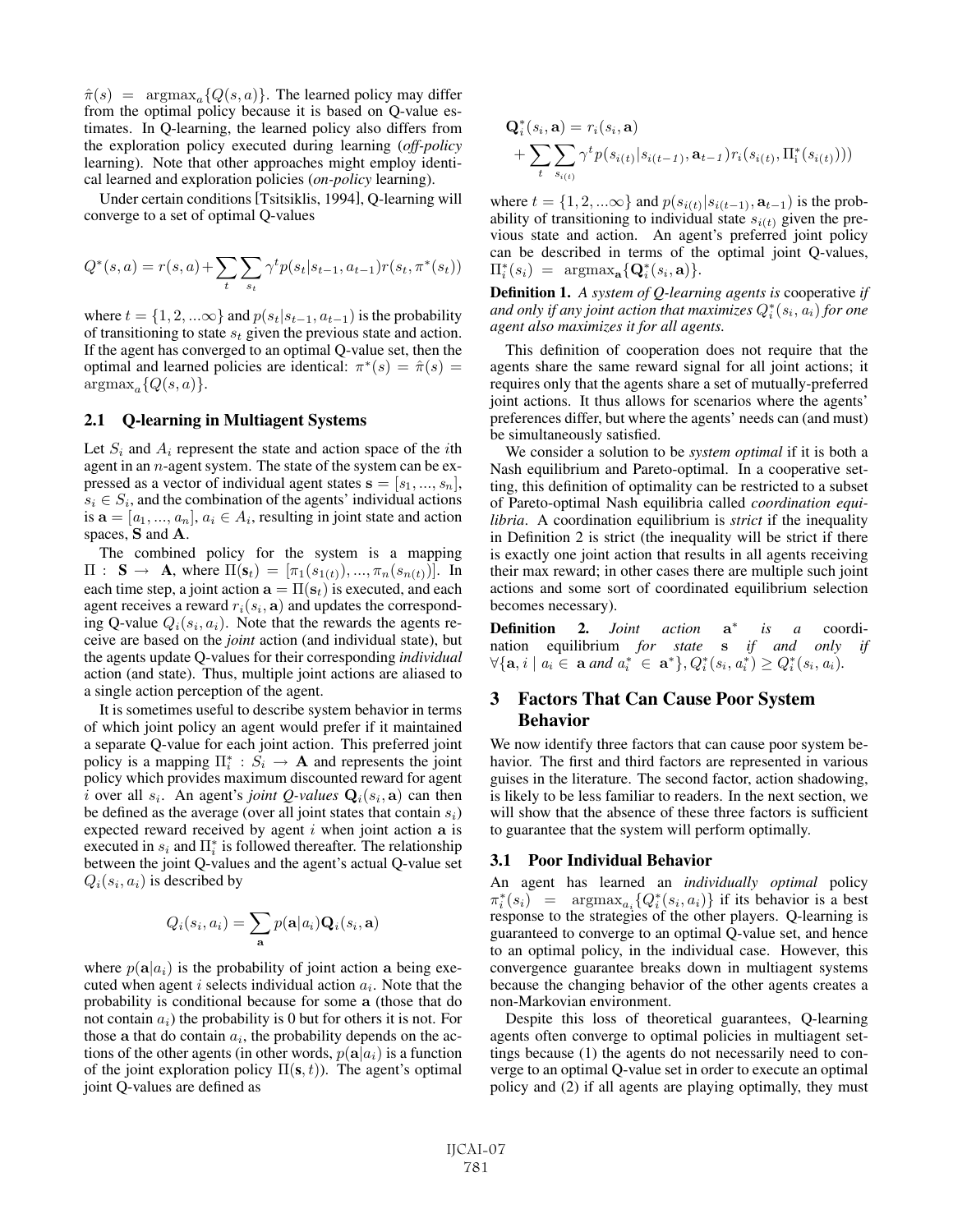settle to a Nash equilibrium, and Nash equilibria tend to be self-reinforcing. Individual behavior of Q-learning agents is well-studied in the literature and in what follows we focus particularly on the following two potential problems.

### 3.2 Action Shadowing

*Action shadowing* occurs when one individual action appears better than another, even though the second individual action is potentially superior. This can occur because typical Q-learning agents maintain Q-values only for individual actions, but receive rewards based on the joint action executed by the system. As a consequence, the agent's optimal policy may preclude the possibility of executing a coordination equilibrium.

Definition 3. *A joint action* **a**† *is* shadowed *by individual action*  $\hat{a}_i$  *in state* **s** *if and only if*  $\hat{a}_i = \pi_i^*(s_i)$  *and*<br> $\forall \mathbf{a} | \hat{a}_i \in \mathbf{a} \mathbf{O}^*(s_i, \mathbf{a}) \ge \mathbf{O}^*(s_i, \mathbf{a})$  $\forall \mathbf{a} | \hat{a_i} \in \mathbf{a}, \mathbf{Q}_i^*(s_i, \mathbf{a}^\dagger) > \mathbf{Q}_i^*(s_i, \mathbf{a}).$ 

A special case is *maximal action shadowing*, which occurs when the shadowed joint action provides maximal possible reward for the affected agent:

Definition 4. *An agent* i *experiences* maximal action shadowing *in state* **s** *if and only if there exist*  $\mathbf{a}^*$  *and*  $\hat{a}_i$  *such that*  $\mathbf{a}^*$  *is shadowed by*  $\hat{a}_i$  *and*  $\forall \mathbf{a} \in \mathbf{A}$ ,  $\mathbf{Q}_i^*(s_i, \mathbf{a}^*) \geq \mathbf{Q}_i^*(s_i, \mathbf{a})$ 

The cause of the action shadowing problem lies in the Qvalue update function for agents in a multiagent system. In each time step, each agent receives a reward  $r_i(s_i, \mathbf{a})$  based on the *joint* action space, but it updates the Q-value  $Q_i(s_i, a_i)$ , based on its *individual* action selection. Consequently, agent  $i$  is unable to distinguish between distinct rewards that are all aliased to the same individual action. Action shadowing is a consequence of the well-known credit assignment problem but is more precisely defined (and thus addressable).

Action shadowing is sometimes prevented by on-policy learning – agents seeking to maximize individual reward will tend to gravitate toward coordination equilibria. Onpolicy learning does not assure that an action shadowing problem will not occur, however. Maximal action shadowing is likely to occur despite on-policy learning in situations where failed coordination attempts are punished, as in penalty games [Claus and Boutilier, 1998]. Maximal action shadowing will always cause a coordination problem when agent interests do not conflict.

#### 3.3 Equilibrium Selection Problems

An *equilibrium selection problem* occurs whenever coordination between at least two agents is required in selecting between multiple system optimal solutions. This is a somewhat stricter definition than the standard game-theoretic term, which refers to the task of selecting an optimal equilibrium from a set of (possibly suboptimal) potential equilibria.

Definition 5. *An* equilibrium selection problem *occurs whenever*  $\exists (\mathbf{a}^1, \mathbf{a}^2 \neq \mathbf{a}^1)| \forall (i, j \in \{1, 2\}, \mathbf{a})$  $\mathbf{Q}_i^*(s_i, \mathbf{a}^j) \geq \mathbf{Q}_i^*(s_i, \mathbf{a}).$ 

The existence of an equilibrium selection problem does not necessarily result in suboptimal system behavior. However, an equilibrium selection problem creates a potential that the agents will mis-coordinate. Whether or not this happens will depend on the complete reward structure of the task as well as on the exploration strategy used by the system. Partially exploitive exploration strategies have proven particularly effective at encouraging convergence to a set of mutually compatible individual policies [Claus and Boutilier, 1998; Sen and Sekaran, 1998].

# 4 Achieving Optimal Performance

Cooperating Q-learners will behave optimally if each agent learns an individually optimal policy and if maximal action shadowing and the equilibrium selection problem are absent.

Theorem 1. *For any cooperative Q-learning system,*  $∪_{i=1}^{n}$   $\hat{\pi}_i(s_i)$  *is a system optimal solution if the following con-*<br>ditions hold: *ditions hold:*

$$
(1) \forall i, \hat{\pi}_i(s_i) = \pi_i^*(s_i)
$$
  
\n
$$
(2) \nexists (\mathbf{a}^\dagger, \hat{a}_i) | \hat{a}_i = \pi_i^*(s_i) \text{ and } \forall \mathbf{a} | \hat{a}_i \in \mathbf{a}, \mathbf{Q}_i^*(s_i, \mathbf{a}^\dagger) > \mathbf{Q}_i^*(s_i, \mathbf{a})
$$
  
\n
$$
(3) \nexists (\mathbf{a}^1, \mathbf{a}^2 \neq \mathbf{a}^1) | \forall (i, j \in \{1, 2\}, \mathbf{a}) \mathbf{Q}_i^*(s_i, \mathbf{a}^j) \ge \mathbf{Q}_i^*(s_i, \mathbf{a})
$$

*Proof.* Let  $\hat{\mathbf{a}} = \bigcup_{i=1}^{n} \hat{\pi}_i(s_i)$  be the joint action selected by the learned joint policy of the system. Then  $\forall i$ ,  $\hat{\alpha}_i = \hat{\pi}_i(s_i)$  and learned joint policy of the system. Then  $\forall i, \hat{a}_i = \hat{\pi}_i(s_i)$  and by Condition (1)  $\forall i, \hat{a}_i = \pi_i^*(s_i)$ .<br>We know from Condition (2)

We know from Condition (2) that there cannot be a joint action  $\mathbf{a}^{\dagger}$  such that  $\forall \mathbf{a} | \hat{a}_i \in \mathbf{a}, \mathbf{Q}_i^*(s_i, \mathbf{a}^{\dagger}) > \mathbf{Q}_i^*(s_i, \mathbf{a})$ . This implies that  $\hat{a}_i$  enables one or more joint actions that maxiimplies that  $\hat{a}_i$  enables one or more joint actions that maximize agent <sup>i</sup>'s joint Q-value function: ∃{**a**<sup>1</sup>, ..., **<sup>a</sup>**<sup>m</sup>}|∀(<sup>j</sup> <sup>∈</sup>  $\{1, ..., m\}, \mathbf{a}), \hat{a}_i \in \mathbf{a}^j \text{ and } \mathbf{Q}_i^*(s_i, \mathbf{a}^j) \geq \mathbf{Q}_i^*(s_i, \mathbf{a}).$ <br>Because the system is cooperative any joint act

Because the system is cooperative, any joint action that maximizes expected discounted reward for one agent must maximize it for all other agents as well. Hence, we have a set of joint actions  $\{a^1, ..., a^m\}$  such that  $\forall (i, j \in$  $\{1, ..., m\}, \mathbf{a}), \mathbf{Q}_i^*(s_i, \mathbf{a}^j) \geq \mathbf{Q}_i^*(s_i, \mathbf{a}).$ <br>From Condition (3) we know that the

From Condition (3) we know that there can be at most one joint action that maximizes the expected discounted reward for all agents. It follows that  $m = 1$  and there is a unique joint action  $\mathbf{a}^1$  such that  $\forall (i, \mathbf{a}), \mathbf{Q}_i^*(s_i, \mathbf{a}^1) \geq \mathbf{Q}_i^*(s_i, \mathbf{a})$ .<br>Since each agent's individual action  $\hat{a}_i$  enables a joint

Since each agent's individual action  $\hat{a}_i$  enables a joint action that maximizes its expected discounted reward, it must be the case that  $\hat{\mathbf{a}} = \mathbf{a}^1$ . Because it maximizes expected discounted reward for every agent,  $\hat{a}$  is a (strict) coordination equilibrium (by Definition 2) and hence must be a system op- $\Box$ timal solution.

Naturally, these are not the only possible sufficient conditions to guarantee optimal system behavior. However, the conditions that make up our framework are preferable over many other possibilities because they can be addressed by modifying the learning algorithm directly, without placing additional constraints on the cooperative learning environment.

## 5 Improving System Performance

Given the framework imposed by Theorem 1, we consider various approaches to preventing coordination problems. Topics are grouped according to two factors that affect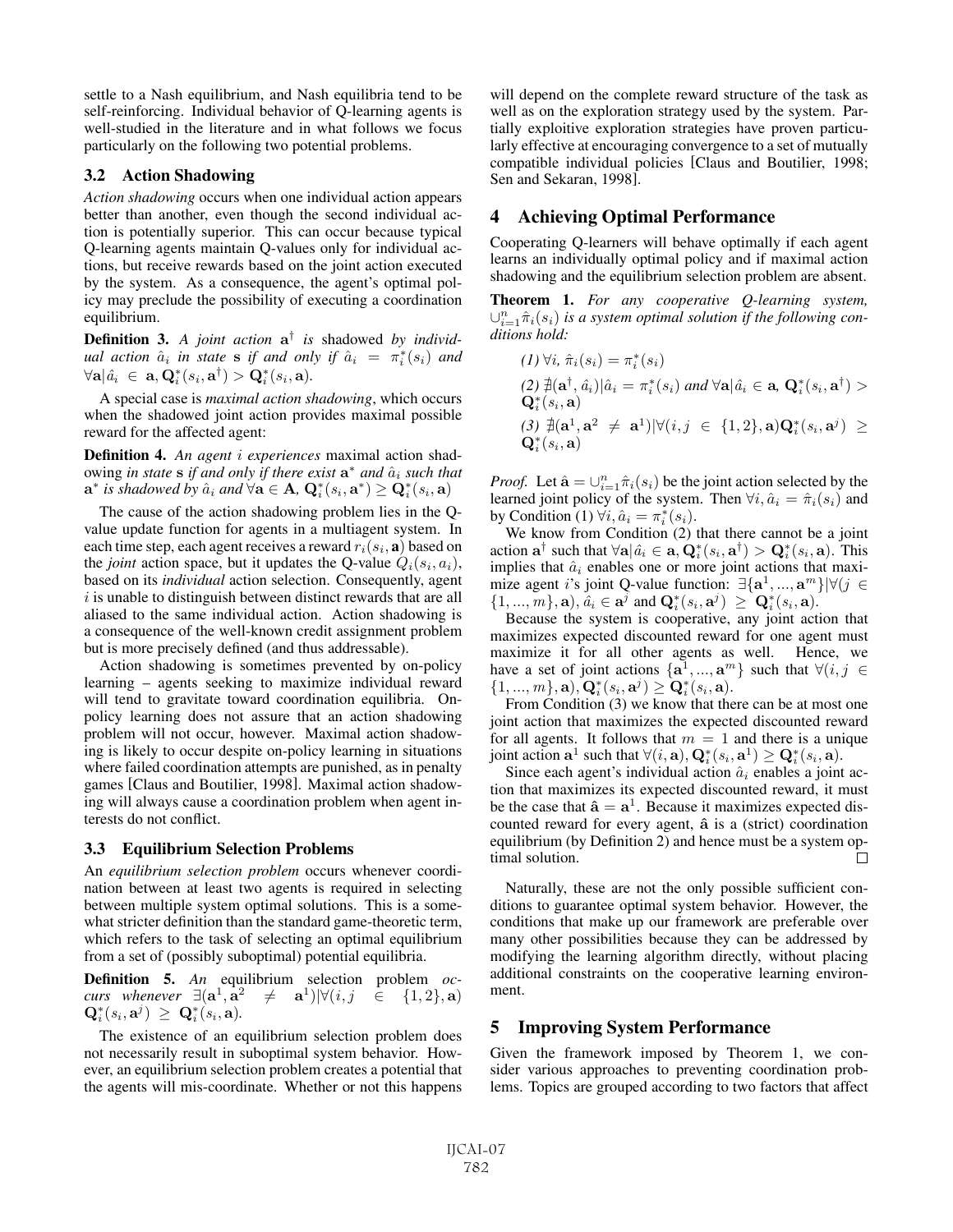system behavior: action shadowing, and equilibrium selection. The third factor, suboptimal individual convergence, is quite prevalent in the Q-learning literature, and is too broad a topic to be examined here.

There are two basic ways to improve system performance: control the task or modify the learning algorithm. In taskoriented approaches, reward structures are constrained so that action shadowing and the equilibrium selection problem are not present for any agent. Algorithm-oriented approaches attempt to design algorithms that cope effectively with the above-mentioned problems. In general, algorithm-oriented approaches are superior because they enable the creation of general-purpose learners that learn effective policies regardless of the reward structure. Still, it is useful to be acquainted with task-oriented approaches because algorithms designed for constrained environments will not need to explicitly address issues that are implicitly resolved by the environment.

# 5.1 Task-oriented Approaches for Action Shadowing

*Dominant Strategies*: A dominant strategy is a policy that maximizes an agent's payoff regardless of the actions of the other agents. If the task is structured in a way that creates dominant strategies for all agents, no agent can experience action shadowing.

## 5.2 Algorithm-oriented Approaches for Action Shadowing

*Joint Action Learning*: If each agent is able to perceive the actions of its counterparts, then it will be able to distinguish between high and low payoffs received for different joint actions, rather than indiscriminately attributing the payoffs to a single individual action. This technique is often called *joint action learning* [Claus and Boutilier, 1998]. Other examples of joint action learning include Friend-or-Foe Q-learning [Littman, 2001], Nash Q-learning [Hu and Wellman, 2003], and cooperative learners [Tan, 1997].

*Optimistic Updates and Optimistic Exploration*: For deterministic environments, *distributed reinforcement learning* [Lauer and Riedmiller, 2000] has the same effect as joint action learning, but without giving the agents any extra information – agents optimistically assume that all other agents will act to maximize their reward, and thus store the maximum observed reward for each action as that action's utility. A variation for stochastic domains uses a weighted sum of the actual Q-value and an heuristic to select an action for execution [Kapetanakis and Kudenko, 2002] . This heuristic results in effective convergence to optimal equilibria in some stochastic climbing games, but does not do so in all stochastic environments.

*Variable Learning Rate*: Another approach to addressing the problem is to minimize the effect that the learning of other agents has on a given agent's own learning. This is the approach taken by WoLF variants [Bowling, 2004], in which a variable learning rate for updating the Q-values has the effect of holding some agents' policies constant while others learn against the (temporarily) stationary environment.

## 5.3 Task-oriented Approaches for Equilibrium Selection

*Unique Optimal Solution*: The simplest way to prevent the equilibrium selection problem is to design a system that has only a single optimal solution. When this is the case, the agents do not need to coordinate in selecting between multiple optimal equilibria. This is the premise behind the convergence proofs in [Hu and Wellman, 1998] and [Littman, 2001]. It is also the only possibility for avoiding an equilibrium selection problem using WoLF [Bowling, 2004] (note that the WoLF variants have focused on adversarial general sum games, and not at all on cooperative ones).

# 5.4 Algorithm-oriented Approaches for Equilibrium Selection

*Emergent Coordination*: Emergent Coordination describes the tendency of a set of non-communicating reinforcement learners to learn compatible policies because each agent is constantly seeking a best response to the other agents' actions. This has been demonstrated, for example, in hexapedal robot locomotion [Maes and Brooks, 1990], network load balancing [Schaerf *et al.*, 1995], and a cooperative boxpushing task [Sen *et al.*, 1994].

*Social Conventions*: A social convention is a pre-arranged constraint on behavior that applies to all agents, such as driving on the right side of the street. This is the premise behind social learners [Mataric, 1997] and homo egualis agents [Nowe *et al.*, 2001], and it has also been used as a coordination mechanism in Q-learning systems [Lauer and Riedmiller, 2000].

*Strategic Learners*: Strategic learners are agents that model their counterparts and select an optimal individual strategy based on that model. One commonly-used model in games where the agents can see each others' actions is *fictitious play* [Claus and Boutilier, 1998] and its variant, adaptive play [Wang and Sandholm, 2002; Young, 1993]. Another example is that of concurrent reinforcement learners [Mundhe and Sen, 2000].

# 6 Applying the Framework: Incremental Policy Learning

In this section we describe a simple learning algorithm designed by addressing each of the conditions of Theorem 1. This algorithm, called Incremental Policy Learning, addresses the issues of optimal individual convergence, action shadowing and the equilibrium selection problem. It consistently learns to play a coordination equilibrium in deterministic environments.

*Achieving Optimal Individual Behavior*: Incremental Policy Learning achieves optimal individual behavior by using a standard Q-learning update equation to estimate Q-values.

*Preventing Action Shadowing*: Following the example of [Claus and Boutilier, 1998], Incremental Policy Learning prevents action shadowing by learning Q-values over the entire joint action space. Each agent can perceive the action selections of its counterparts (but only its own reward signal) and uses this information to learn Q-values for all possible joint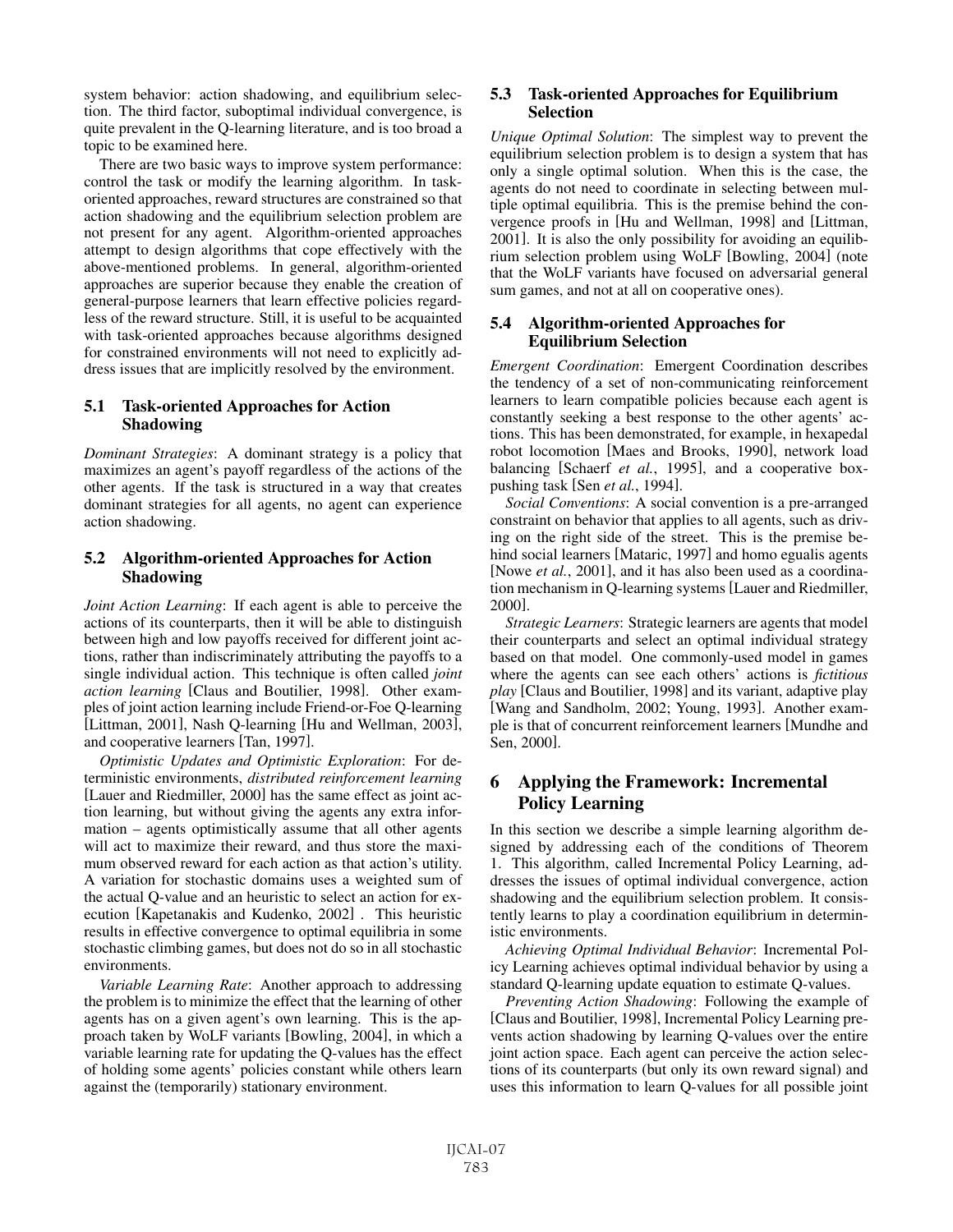actions. This enables the agents to clearly determine which individual actions may lead to coordination equilibria.

*Addressing the Equilibrium Selection Problem*: Incremental Policy Learning uses a sequence of incremental policy adjustments to select between multiple optimal equilibria. Each agent maintains a probability distribution  $P = \{p(a_1), ..., p(a_m)\}\$  over its available action set  $A = \{a_1, ..., a_m\}$ . These probabilities are initialized and modified according to the algorithm described below.

#### 6.1 The Incremental Policy Learning Algorithm

#### • Initialization

 $\forall i, p(a_i) = v_i$ , where v is arbitrarily chosen such that  $\sum_{i=1}^{n} y_i = 1$  and  $\forall i, v_i > 0$  $\sum_{i=0}^{n} v_i = 1$  and  $\forall i, v_i > 0$ .

• Action Selection

In each time step t, the agent selects an action  $a(t) \in A$ according to probability distribution  $P$ . The agent executes this action, receives a reward signal  $r(t)$ , updates its joint Q-values, and updates  $P$  as described below.

#### • Probability Updates

Let  $r_{max}$  be the maximum Q-value stored in the joint action table

Let  $0 < \alpha \leq 1$ . If  $r(t) \geq r_{max}$  then  $\forall i$ : if  $(a(t) = a_i)$  then  $p(a_i) = p(a_i) + \alpha(1 - p(a_i))$ 

if 
$$
(a(t) \neq a_i)
$$
 then  $p(a_i) = p(a_i) - \alpha p(a_i)$ 

Here  $r_{max}$  is the reward for the target equilibrium (the reward for the preferred joint action). Intuitively, whenever  $r_{max}$  is received as a reward, the action selection probability distribution is skewed somewhat toward the action that resulted in its receipt.

A proof sketch that the IPL algorithm meets the criteria of Theorem 1 (and thus will result in optimal system performance) proceeds as follows. Condition 1 is met because the individual agents use standard Q-learning. Condition 2 is met because the agents are allowed to see the joint action space. An argument for meeting condition 3 is given in [Fulda and Ventura, 2004].

#### 6.2 Results

We first allow the agents to select random actions until their joint Q-values converge, and only then use the coordination mechanism described above. This results in the agents consistently learning to play a coordination equilibrium. However, such strictly controlled situations are of limited interest.

We next experiment with two agents learning Q-values and the coordination policy simultaneously. These agents repeatedly play a (stateless) single-stage game in which each agent has five possible action selections. Each cell of the payoff matrix was randomly initialized to an integer between 0 and 24 (different random payoffs were assigned to each agent), with the exception of five randomly placed coordination equilibria whose payoff was 25 for both agents. The algorithm was tested in both deterministic and stochastic environments (each reward signal was summed with Gaussian noise).

Figure 1 shows the algorithm's performance as a function of  $\alpha$ , averaged over 100 trials. Because the Q-values and the



Figure 1: Incremental Policy Learning performance as a function of  $\alpha$ 

policy are learned simultaneously, the agents do not always achieve their maximum expected rewards. This occurs because the agents' policies sometimes settle before the Q-value estimates for the coordination equilibria are large enough to be distinguished from the Q-values of less desirable actions. As expected, the algorithm performs better with lower values of  $\alpha$ . The smaller  $\alpha$  is, the more likely it is that the joint Qvalues will converge to their correct values before the agents' policies settle, which in turn enables the agents to easily learn a coordination equilibrium. Interestingly, even when  $\alpha$  approaches 1, the performance of the algorithm degrades rather gracefully.

#### 6.3 Discussion

The methods used by Incremental Policy Learning are simple, but the principle demonstrated is powerful. An algorithm that successfully achieves individual optimal performance, avoids maximal action shadowing, and addresses the equilibrium selection problem will learn an optimal group behavior in cooperative environments. Incremental Policy Learning satisfies these requirements in deterministic environments when  $\alpha$  is sufficiently small. In fact, the algorithm performs well even when these requirements are violated.

Incremental Policy Learning is particularly suited to environments with small numbers of interacting agents. If the number of agents becomes very large, a method of addressing the action shadowing problem other than joint action learning would be required. A possible alternative is to represent only significant subsets of the joint action space, as in [Fulda and Ventura, 2003].

### 7 Conclusion

We have identified a set of conditions sufficient to guarantee optimal performance for systems of cooperative, concurrently learning agents. Each condition can be met in multiple different ways, thus enabling the creation of learning algorithms that are suited to the constraints of a particular environment or task. As an example, a learning algorithm has been presented that addresses each of the conditions.

The major advantage of our framework is that the conditions can all be satisfied through algorithm-oriented ap